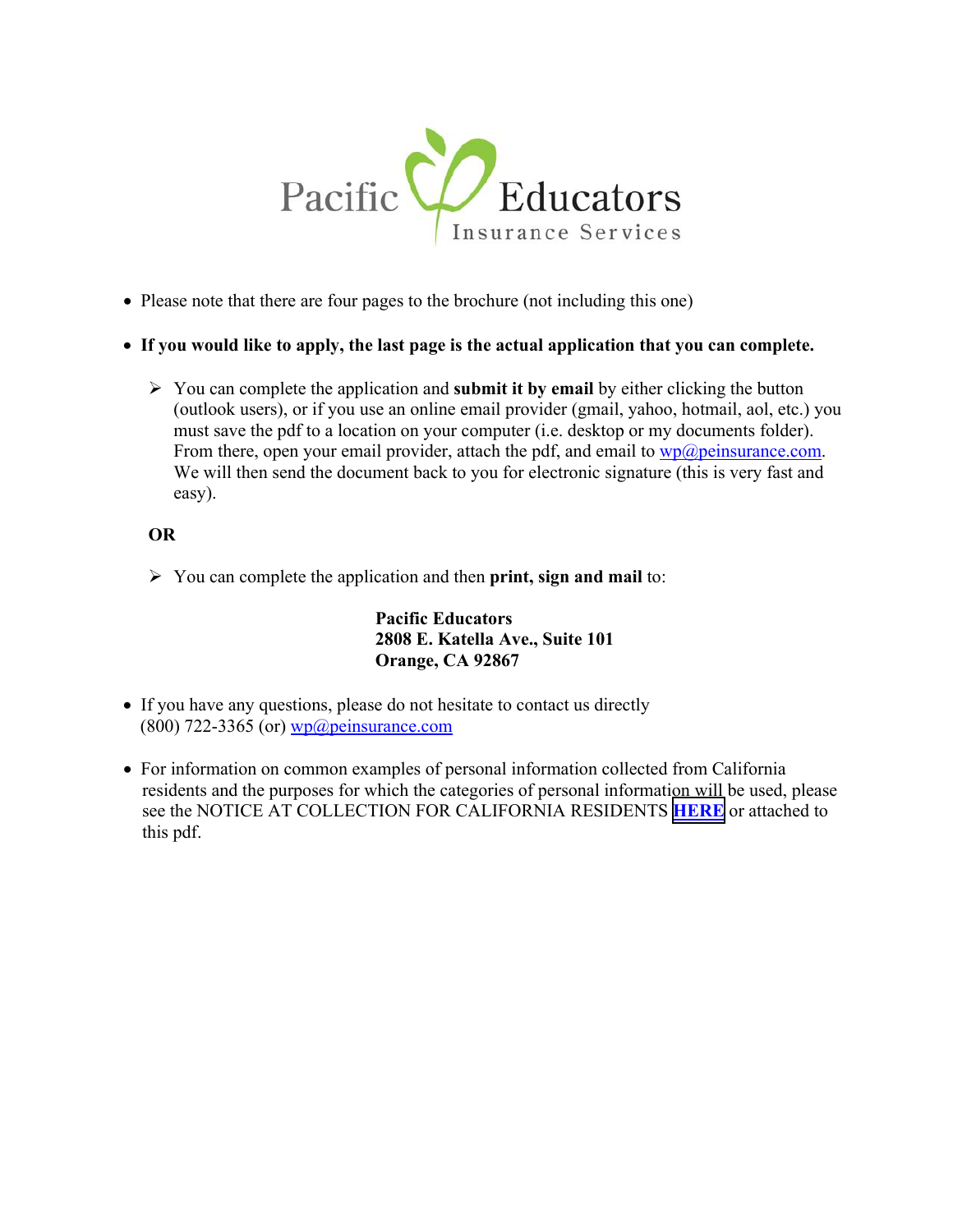#### **P A CIFIC EDUCATO R S IN C PO BOX 152 6 ORAN G E C A 92856-99 7 5**

POSTAGE  $\geq$ 몸 p<br>O ፵ ADDRESSEE

**BUSINESS SS REPLY<br>PERMIT NO. 335 MAIL**<br>Orange CA FIRST-CLASS **BUSINES** ORANGE PERMIT NO. 335 ORANGE CA

Administered by:

**CSP**

Underwritten by:

California Schools Personnel

**Fidelity Security Life Insurance Company®**

**CANCER INSURANCE PLAN** 

Fidelity Security Life Insurance Company® has been rated A(Excellent), based on an analysis of financial position and operating performance by A. M. Best Company, an independent analyst of the insurance industry. For the latest

Kansas City, Missouri 64111

rating access www.ambest.com



2808 E. Katella Ave., Suite 101 • Orange, CA 92867 **(800) 722-3365 • (714) 639-0962** www.PEinsurance.com Lic.#0429928

Policy Form No.IC-00010 (08/2020)

**NO IF IN MAILED THE POSTAGE NECESSARY**

**UNITED**

**STATES**

Policy No. CA15 Policy No. CA15A

## **CSP** California Schools Personnel



**AFFORDABLE PROTECTION MAMMOGRAM COVERAGE AVAILABLE WITHOUT AVAILABLE DIAGNOSIS OF CANCER.**  $\sim$  according to policy schedule  $\sim$  AV/

Policy No. CA15B CSPCA15-082020 (no maximum for leukemia) For private-duty Registered Nurse or Licensed

For blood and blood plasma\*

Practical Nurse\*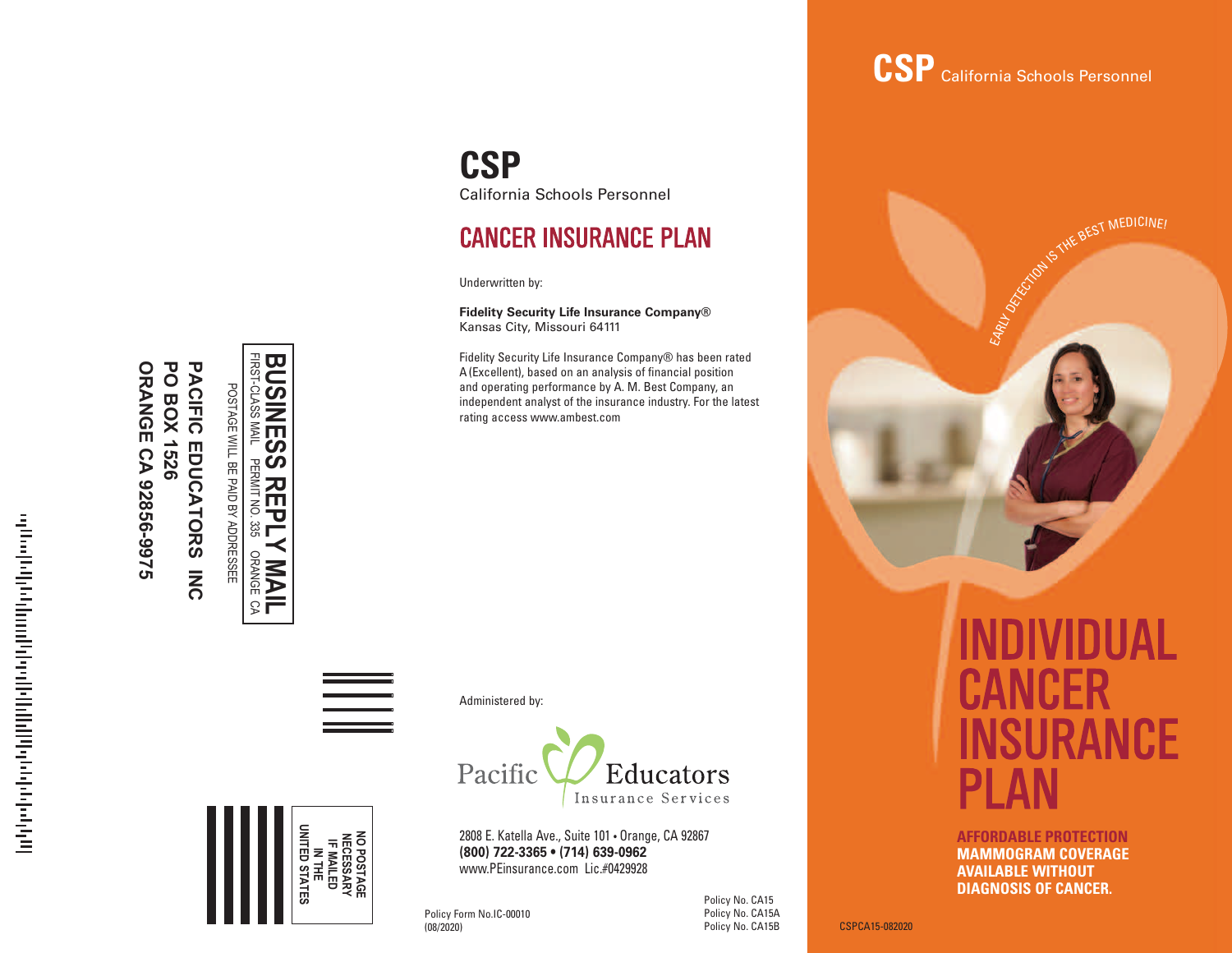# **EXCELLENT PROTECTION** AT RATES YOU CAN AFFORD

This individual Cancer Protection Insurance Plan provides you with important **Additional Extra Benefits** for your increased protection. You, your spouse and unmarried dependent children to age 26 are eligible to apply. Acceptance is guaranteed to each family member who hasn't been medically treated or advised of cancer within 10 years. If you choose family coverage, all children born after your effective date will be automatically insured.

### **QUESTIONS & ANSWERS**

### **Q: Why buy insurance just for cancer?**

**A:** More than 1.7 million new cancer cases are expected to be diagnosed in 2020. The estimate does not include carcinoma or basal cell and squamous cell skin cancers. The Agency for Healthcare Research and Quality estimates that cancer-related direct medical costs in the US in 2015 were \$80.2 billion, with 52% of those costs resulting from hospital outpatient or office-based provider visits and 38% from inpatient hospital stays.\*This may be more than your health insurance will cover. An affordable cancer plan helps with the extraordinary high cost of cancer treatment.

\*Source: American Cancer Society Facts & Figures 2019 www.cancer.org

### **Q: I've had cancer. Can I still apply?**

**A:** Yes, as long as you've been cancer-free for the last ten years.

### **Q: Does this plan pay in addition to any other insurance?**

**A:** Yes. We pay in addition to any other insurance you may have... including the Kaiser Plan, Blue Cross, Blue Shield and Medicare. Whenever cancer affects you, or any insured family member, all of the benefits of your Cancer Protection Plan will be available for you (and paid directly to you) in this time of great need.

### **Q: If I have a mammogram or a cervical cancer screening and there is no diagnosis of cancer, what is the benefit?**

**A:** We will pay in addition to any other coverage up to \$50 per the policy schedule for a mammogram and up to \$30 per year for a Pap smear, even if there is NO diagnosis of cancer. If you have no other coverage, actual charges will be paid per the policy schedule.

### **DEFINITIONS**

### **Hospital Definition**

"Hospital" means an establishment which is a legally constituted institution; operates manily for the care of sick or injured persons as inpatients; provides 24-hour nursing service by registered or graduate nurses; has a staff of one or more licensed physicians available at all times; provides facilities for diagnosis and surgery; is not mainly a clinic, nursing home or similar establishment; is not other than incidentally, a place for alcoholics or drug addicts. If confined in a special unit of a hospital used mainly as an extended care or similar facility, the company will not consider this as hospital confinement.

### **Cancer Definition**

"Cancer" means a disease manifested by the presence of a malignant tumor. This tumor must be characterized by the uncontrolled growth and spread of malignant cells, the invasion of tissue, or leukemia. Such cancer must be diagnosed by a licensed doctor. Diagnosis must be a result of a microscopic study of fixed tissue or preparations from the hemic system. Judgment will be based solely on the criteria of malignancy as accepted by the American or Osteopathic Boards of Pathology.

### **What the Policy Does Not Cover**

This policy does not cover bodily injury or sickness other than cancer; expenses for diagnostic procedures; confinement or treatment in a Veteran's Administration or other government hospital unless you are legally required to pay in the absence of insurance; or any loss while serving in the armed forces of any country.

## **RENEWABLE**

Renew your coverage for your lifetime. It terminates only if you do not pay your premium or if the Company non-renews all policies with this form number in California.

Dependent coverage terminates when your coverage terminates, or on the premium due date when the dependent is no longer eligible.

### NO MEDICAL EXAM NEEDED!

You must tell us if you have been diagnosed with cancer within the last 10 years. If you haven't been - you are eligible for coverage.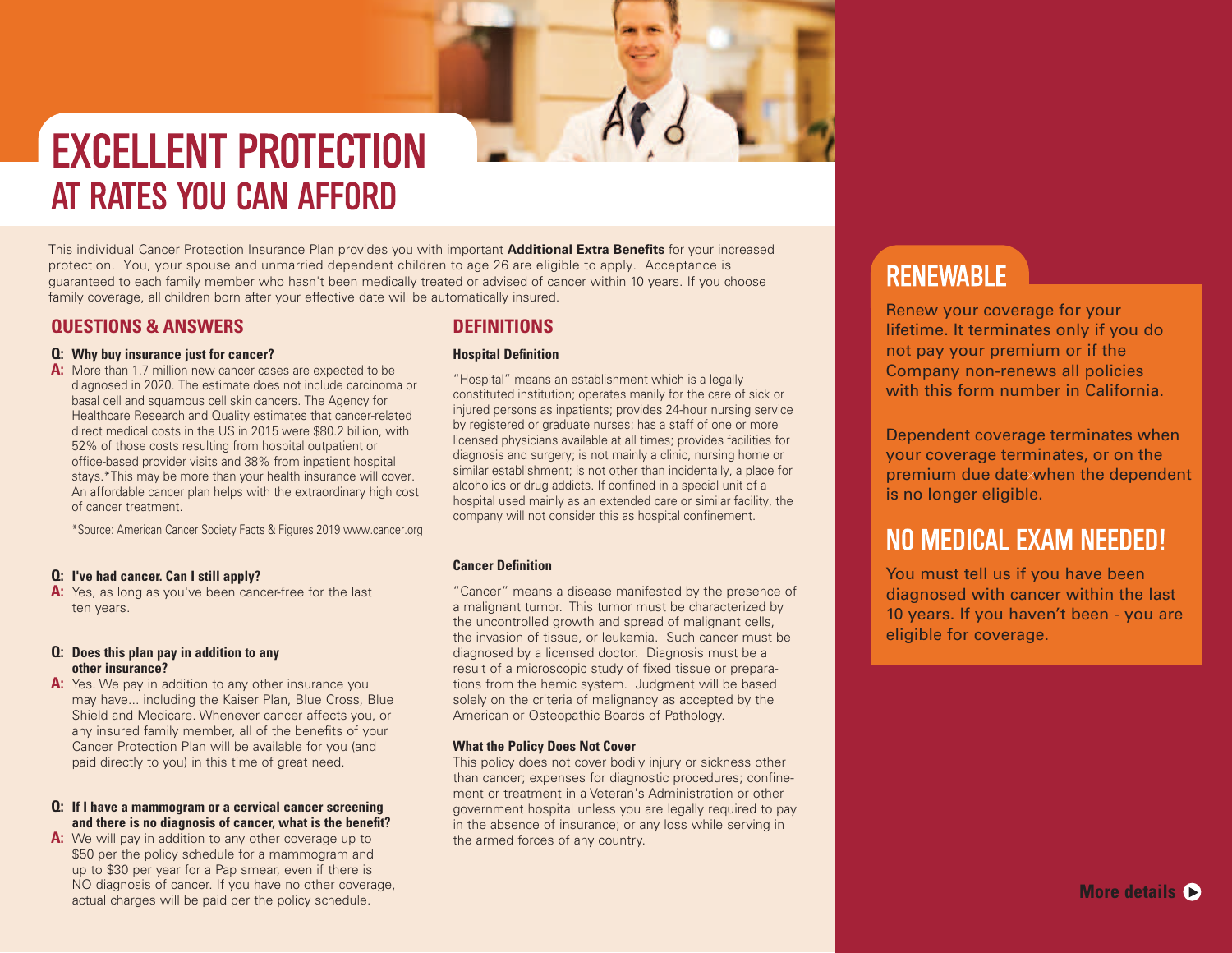

# **OUTLINE OF YOUR COVERAGE**

This is a cancer-only Plan Of Insurance

When you or your covered dependents have cancer, you will be paid benefits as outlined below. Cancer means pathologically diagnosed cancer including metastatic tumors or leukemia.

### **The following preventive benefits are paid in addition to any other coverage.**

**Mammography Screening\* .............................**Up to \$50.00 maximum paid according to policy schedule **Cervical Cancer Screening\* .............................**\$30.00 maximum 12-month period

| <b>Your Choice of Three Plans!</b>                                                                                                                                     |                                             |                                             |                                             |
|------------------------------------------------------------------------------------------------------------------------------------------------------------------------|---------------------------------------------|---------------------------------------------|---------------------------------------------|
| During the first 90 days of a covered cancer hospi-<br>talization for any one illness period your plan will pay:                                                       | <b>High Benefit</b><br>Plan*                | <b>Mid Benefit</b><br>Plan*                 | <b>Economy</b><br>Plan*                     |
| Beginning with the first day of hospitalization<br>٠                                                                                                                   | \$200.00 a day                              | \$100.00 a day                              | \$50.00 a day                               |
| Miscellaneous hospital expenses including<br>operating room, medical supplies, drugs, oxygen<br>and other necessary supplies and services<br>provided by the hospital* | \$4,000.00                                  | \$2,000.00                                  | \$1,000.00                                  |
| Attending Physician benefit*                                                                                                                                           | \$40.00 a day<br>\$2.400.00 maximum         | \$20.00 a day<br>\$1,200.00 maximum         | \$10.00 a day<br>\$600.00 maximum           |
| The following payments for a covered cancer will be<br>made during an illness period whether or not you are<br>hospital confined. Maximums are per illness period:     |                                             |                                             |                                             |
| For surgery by a licensed physician or surgeon<br>$\bullet$<br>- paid according to policy schedule*                                                                    | \$4,000.00 maximum                          | \$2,000.00 maximum                          | \$1,000.00 maximum                          |
| For blood and blood plasma*<br>$\bullet$<br>(no maximum for leukemia)                                                                                                  | \$800.00                                    | \$600.00                                    | \$500.00                                    |
| For private-duty Registered Nurse or Licensed<br>Practical Nurse*                                                                                                      | \$30.00 a day<br>\$750.00 maximum           | \$30.00 a day<br>\$750.00 maximum           | \$30.00 a day<br>\$750.00 maximum           |
| • For anesthetist not employed by hospital<br>(\$40 maximum for skin cancer operations)*                                                                               | \$400.00                                    | \$200.00                                    | \$100.00                                    |
| For ambulance to and from the hospital*<br>$\bullet$                                                                                                                   | \$50.00 per confinement<br>\$500.00 maximum | \$50.00 per confinement<br>\$500.00 maximum | \$50.00 per confinement<br>\$500.00 maximum |
| For x-ray, radium, cobalt treatment and chemo-<br>$\bullet$<br>therapy not including diagnostic procedures*                                                            | \$3,000.00                                  | \$2,000.00                                  | \$1,500.00                                  |
| Professional consultation when requested<br>$\bullet$<br>by your Physician*                                                                                            | \$100.00                                    | \$100.00                                    | \$100.00                                    |

\* All these \$ figures are maximums based on actual expenses. All benefits reduce 50% at age 65.

# **Additional Benefits**

### **THESE GENEROUS BENEFITS ARE THE SAME WHETHERYOU CHOOSE THE HIGH, MID OR ECONOMY PLAN.**

| *First Diagnosis | Pays a one-time \$1,500.00 benefit<br>for the first diagnosis of any cancer<br>(except skin cancer).                                                    |
|------------------|---------------------------------------------------------------------------------------------------------------------------------------------------------|
| *Intensive Care  | Pays \$200.00 a day for the first<br>90 days in I.C.U.                                                                                                  |
| *Extended Care   | Pays \$40.00 a day for up to a<br>lifetime maximum of 120 days after<br>a hospital stay of at least 3 days.                                             |
| *Hospice Care    | Pays \$30.00 a day to a maximum<br>of 90 cumulative days. (Physician must<br>certify that the insured has a life<br>expectancy of less than six months. |

## **Extended Benefits**

Beginning with the 91st day of cumulative hospital confinement during any one illness period, Cancer Protection Plan will pay 100% of all reasonable expenses incurred for medical services and supplies furnished by the hospital.

| *High Benefit Plan | Up to $$8,000.00$ a month for<br>as long as you're confined. |  |  |  |  |
|--------------------|--------------------------------------------------------------|--|--|--|--|
| *Mid Benefit Plan  | Up to $$6,000.00$ a month for<br>as long as you're confined. |  |  |  |  |
| *Economy Plan      | Up to \$5,000.00 a month for<br>as long as you're confined.  |  |  |  |  |

### **ILLNESS PERIOD DEFINED**

An Illness Period begins when you incur expenses which are payable under the policy. If you go 45 days without incurring any expenses that are eligible for benefits, any further treatment is considered as resulting from a new illness period and eligible for new benefits.